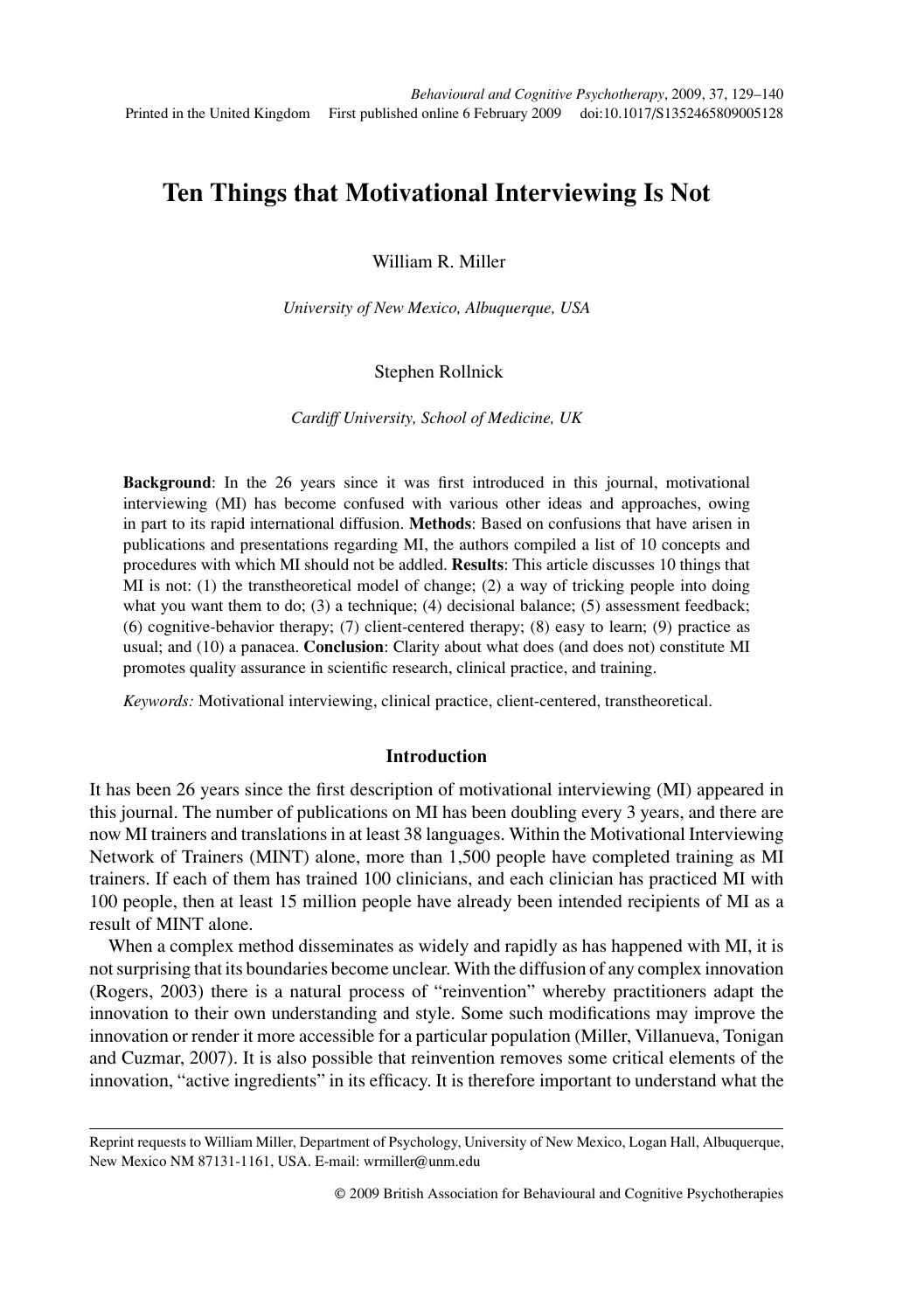essential elements are, and what components can be altered without disrupting the defining nature of a method. Good progress is being made in understanding what makes MI work (Amrhein, Miller, Yahne, Palmer and Fulcher, 2003; Moyers, Miller and Hendrickson, 2005), but clearly there is still a long way to go.

It also sometimes happens that an innovation is altered so fundamentally that it no longer resembles, or is even contradictory to its pristine form. The confrontational, authoritarian and coercive forms of addiction treatment described as "disease model" and "12-step" in the late 20th century were quite at variance with original descriptions of the program of Alcoholics Anonymous (Miller and Kurtz, 1994; White and Miller, 2007). At some point, such a reinvention no longer contains and may even violate the spirit and elements that defined the original approach. This does not necessarily mean that the reinvention is ineffective; merely that it has become something different.

We have sought to define clearly what MI is, and our descriptions have evolved over time (Miller and Rollnick, 1991, 2002; Rollnick, Miller and Butler, 2008; Rollnick and Miller, 1995).We have also offered some contrasts between MI and other approaches. As MI diffuses in practice, we continue to encounter conceptions and descriptions of MI that depart substantially from how we have understood this method. We therefore thought it useful, for clarification and discussion, to describe here 10 things that MI, in our view, is not.

# **Ten things that MI is not**

# *1. MI is not based on the transtheoretical model*

This is an understandable confusion. MI and the transtheoretical model (TTM) of change (Prochaska and DiClemente, 1984) grew up together in the early 1980s. The TTM and its best-known component, the stages of change, revolutionized addiction treatment and more generally how professionals think about facilitating change. Most treatments seem to assume that people are already at least in the preparation or action stage and are ready for change. The TTM popularized a recognition that many if not most people with substance use disorders, even those entering treatment systems, are not yet decided or committed to change, and that interventions should therefore be adjusted to the person's current level of readiness. Rather than blaming people for being unmotivated, it became part of the clinician's task to enhance motivation for change. There were relatively few treatment approaches designed to do that, and so there was a natural fit between MI and the transtheoretical stages of change. Both TTM and MI were presented at the 3rd International Conference on Treatment of Addictive Behaviors in 1984, and the resulting volume was organized around the stages of change (Miller and Heather, 1986). The stages provided a logical way to think about the clinical role of MI, and MI in turn provided a clear example of how clinicians could help people to move from precontemplation and contemplation to preparation and action.

Nevertheless, MI was never *based* on the TTM. They are, in essence, kissing cousins who never married. TTM is intended to provide a comprehensive conceptual model of how and why changes occur, whereas MI is a specific clinical method to enhance personal motivation for change. The implicit underlying theory of MI is only now being explicated, and is not intended to be a comprehensive theory of change. It is neither essential nor important to explain the TTM stages of change when delivering MI. It is not necessary to assign people to a stage of change as part of or in preparation for MI. In the second edition of *Motivational*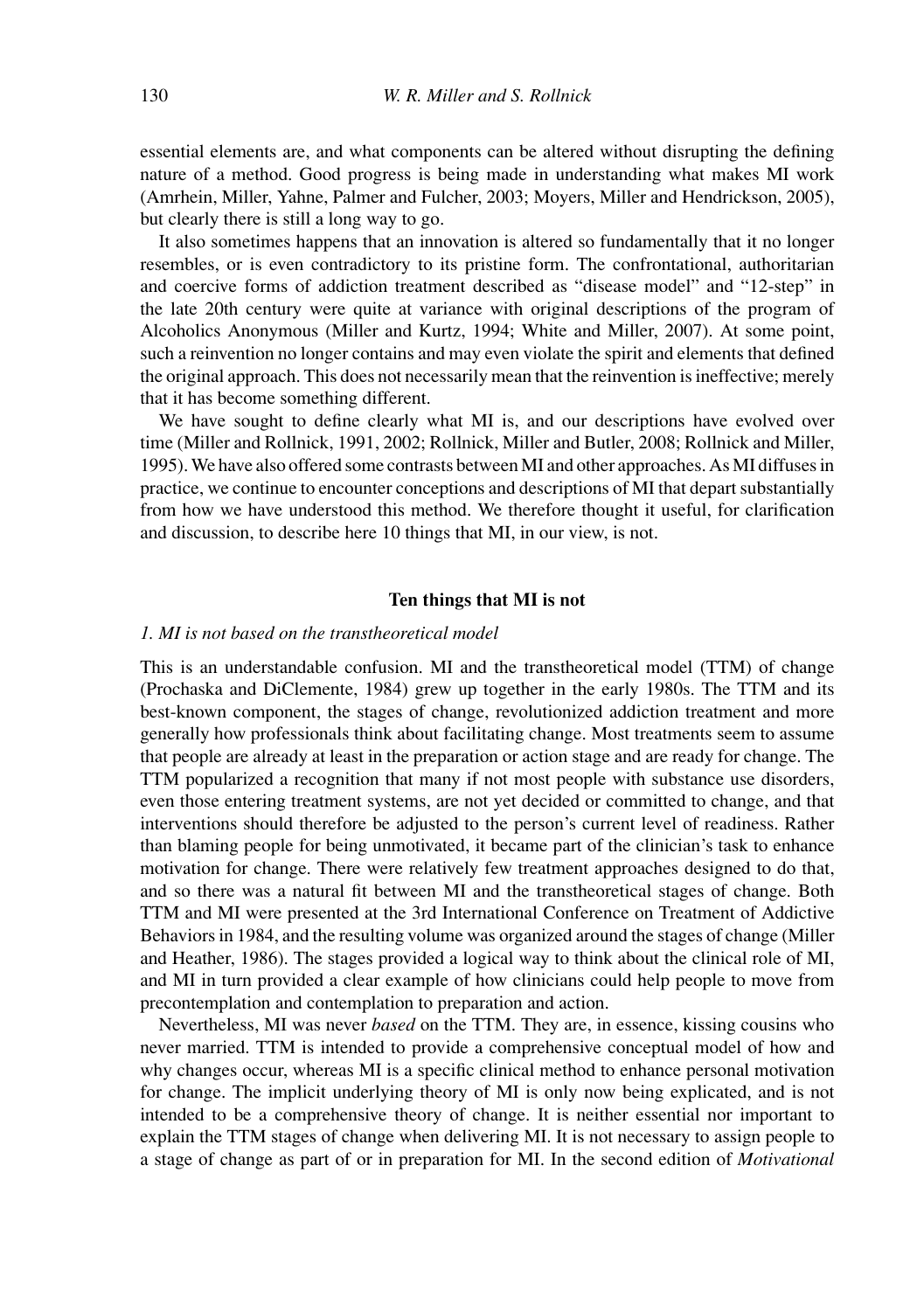*Interviewing*, we intentionally removed all reference to TTM in the front (authored) half of the book, precisely because of the extent to which the two were being confused (Miller and Rollnick, 2002). Instead, DiClemente and Velasquez (2002) contributed a chapter to the edited half of the book, specifically exploring the inter-relatedness of TTM and MI.

## *2. MI is not a way of tricking people into doing what they don't want to do*

Practitioners sometimes come to an initial MI training expecting to learn a trick for getting people to do what you want them to do in spite of themselves, perhaps analogous to stereotypes of post-hypnotic suggestion or paradoxical intention. Quite to the contrary, MI begins with the assumption and honoring of personal autonomy: that people make their own behavioral choices, and that such power of choice cannot be appropriated by another. Even under the most extreme privations of concentration camps, what could never be taken away was that choice of how to be (Frankl, 1963). If someone genuinely has no inherent motivation for making a change, MI cannot manufacture it. MI is not a sleight of hand for end-running, outwitting, or hijacking an individual's motivation. It is about eliciting the person's own inherent arguments for change, not imposing someone else's. This is true even in the common situation where MI is provided with clients who have been mandated or otherwise coerced to receive treatment. The behavior change involved is one that is in the individual's own interest, not the interests of another person, service, or organization. We believe it would be unethical, for example, to attempt to use MI as a way to sell a product, fill private treatment beds, or obtain consent to participate in research.

Relatedly, MI is not a verb. You don't "MI" someone. Similarly you don't do MI "on" or "to" someone. All of these speech forms imply a kind of expert/recipient relationship that is inconsistent with the underlying assumptions and spirit of MI. The appropriate prepositions are to do MI "for" or "with" someone.

#### *3. MI is not a technique*

The term "technique" suggests a relatively simple operation, a particular procedure for which there are specific prescribed steps to follow. If MI were a technique, the medical school formula of "See one, do one, teach one" might apply. For better or worse, MI is considerably more complex than this. It is better understood as a clinical or communication method, a complex skill that is learned with considerable practice over time. It is a guiding style for enhancing intrinsic motivation to change (Rollnick et al., 2008).

It was seeing formulaic practice of MI that inspired us first to explicate the underlying assumptions and spirit of MI, without which it is not MI (Rollnick and Miller, 1995). The practice of MI without understanding and manifesting this spirit is like the words without the music of a song. It is missing something essential. Adherence to the spirit of MI is reliably measurable, and predicts treatment outcome (Gaume, Gmel and Daeppen, 2008; Madsón and Campbell, 2006; Miller and Mount, 2001; Moyers, Martin, Catley, Harris and Ahluwalia, 2003; Moyers, Martin, Houck, Christopher and Tonigan, in press). In our earlier writing, however, we gave insufficient attention to this underlying *Menschenbild* or view of human nature, and this may have contributed to conceptions of MI as a technique.

A related issue here is the use of a structured treatment manual, sometimes assumed to be essential in quality assurance of evidence-based practice. Quality of MI delivery can be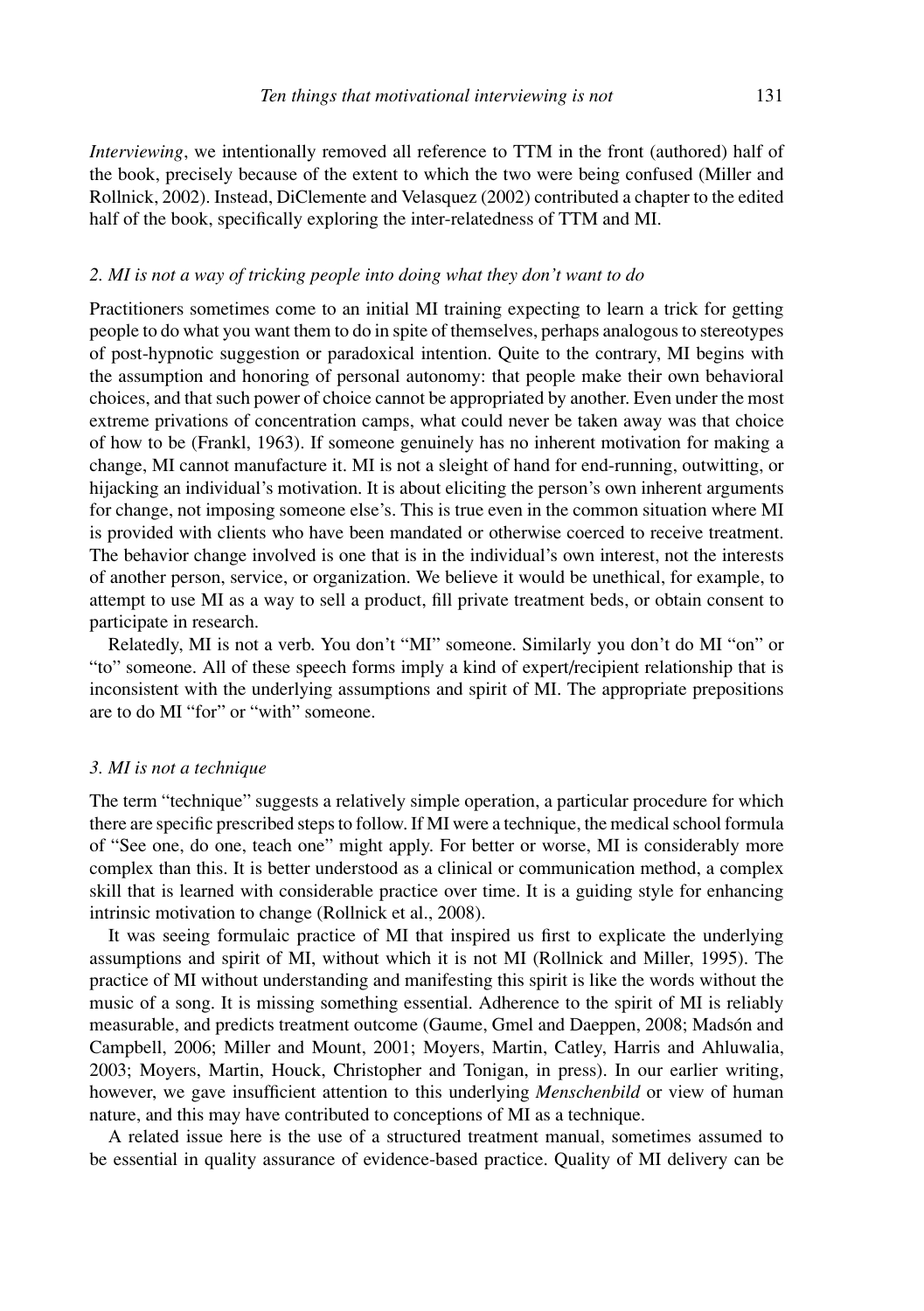measured reliably without reference to a particular therapist manual (Madsón and Campbell, 2006). A meta-analysis of MI outcome research (Hettema, Steele and Miller, 2005) found that studies in which there was no specific manual to guide MI yielded *double* the effect size observed in studies with a structured MI therapist manual, a finding opposite to the usual assumption about the importance of a manual in improving close adherence to a psychotherapeutic method. One clinical trial in which we found virtually no effect of MI on drug use outcomes (Miller, Yahne and Tonigan, 2003) was one in which the therapists followed a highly structured MI manual. Subsequent psycholinguistic analyses suggested the reason why the intervention may have failed to yield the usual effect (Amrhein et al., 2003). Because the MI intervention was limited to one session, the manual required a change plan to be developed at the end of each session. The unspoken instruction was "whether or not the client is ready". For about two-thirds of the sample, this was fine. Language reflecting commitment to change strengthened over the course of the session, and these clients as a group abstained almost completely from drug use over the course of one year of follow-up. The remaining one-third continued to use drugs with high, albeit halved frequency. When Amrhein examined the in-session speech of these less successful clients, he found that strength of commitment to change had dropped back to zero precisely at the point where change planning began. For these clients, it probably would have been better to leave them at the relatively high level of commitment reached through Phase 1 MI rather than insisting that they complete a behavior change plan for which they were not ready. Any clinician skilled in MI who began a change plan and saw the client back-pedaling would not continue pressing for the plan, but these therapists, adhering closely to the manual, went ahead anyhow. The error in the manual was to prescribe a particular sequence of technique, rather than allowing the adaptability that is fundamental to good MI.

MI should not be confused or equated with any of the specific techniques that may be used in service of the clinical method. Importance and confidence ratings, for example, can be used fruitfully within MI, and can be easily taught as a technique for use by health care practitioners who are not necessarily familiar with MI (Rollnick et al., 2008). Collecting such ratings, however, does not constitute MI, nor is it a necessary component of MI.

# *4. MI is not a decisional balance*

One technique that has been confused with MI is the constructing of a decisional balance, described long ago by Benjamin Franklin and codified within psychology by Janis and Mann (1977). In this approach for resolving personal conflict and ambivalence, the counselor elicits and thoroughly explores *both* the pros and the cons of change. Often a 2-by-2 table is constructed enumerating and elaborating (1) the benefits of the status quo, (2) the costs of the status quo, (3) the potential benefits of change, and (4) the potential costs of change. Thoroughly exploring both sides of the equation is thought to help people clarify and rationally resolve their ambivalence. We believe that this approach is entirely appropriate when the counselor wants to *avoid* advocating for change or tipping the balance in a particular direction.

We did briefly mention one potential use of a decisional balance technique in MI (Miller and Rollnick, 1991, 2002). It was one of a range of eight strategies that we described for eliciting change talk. Particularly for clients who are much earlier in readiness for change, who offer relatively few arguments for change and appear more resistant, this can be one way of getting a running head start. Asking *first* about the good things about drinking then affords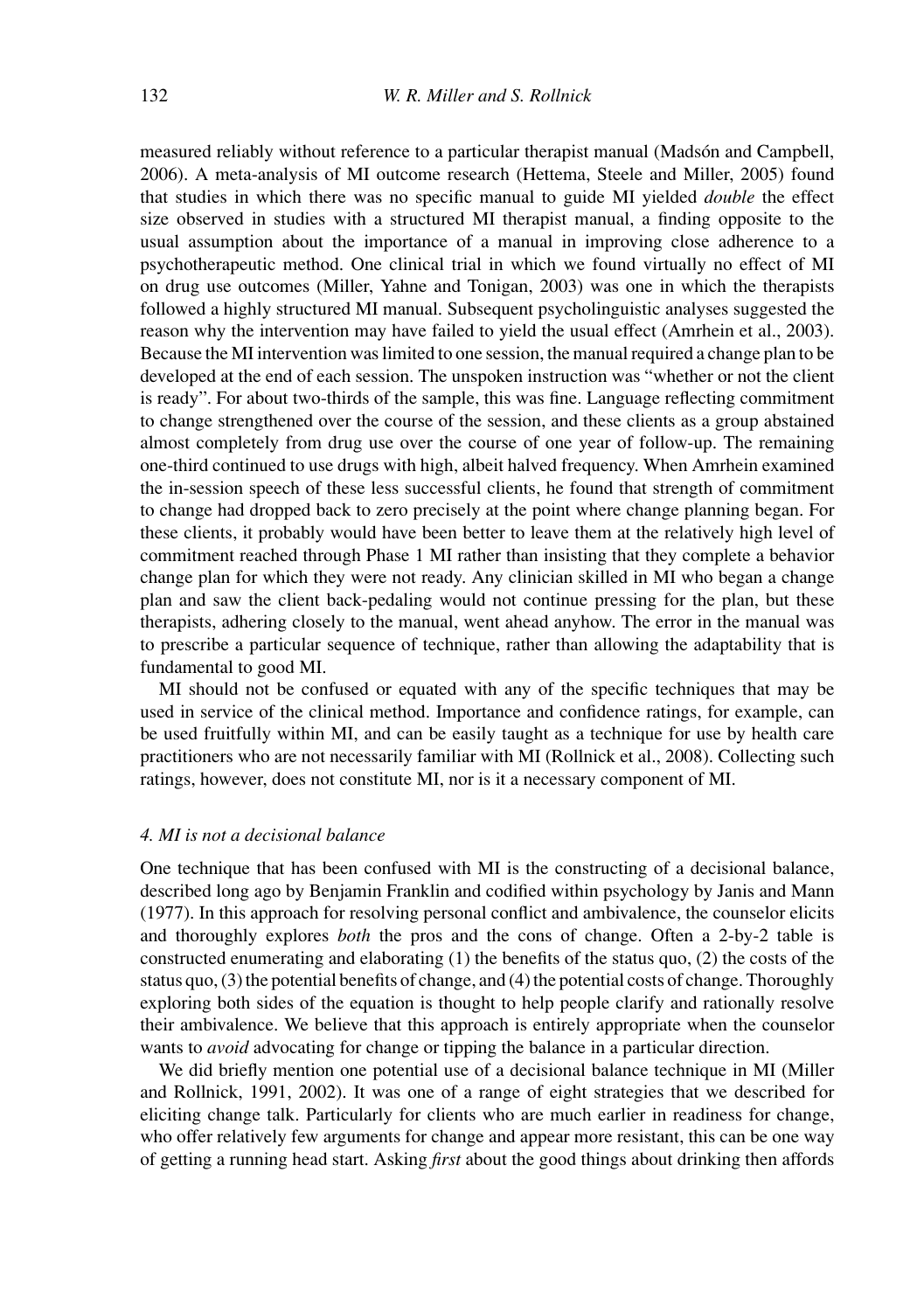some leverage and naturalness to ask about the not-so-good side as well. It is not a method that we would use routinely, but rather with clients for whom initial attempts to elicit pro-change arguments meet with little success. In some representations of MI, however, the constructing of a full decisional balance became a prescribed, essential, even defining technique. Doing a 2- or 4-sided discussion of the pros and cons was sometimes itself considered to *be* MI.

There is nothing fundamental, essential, or definitive about the decisional balance technique in the practice of MI. In fact, it could be contraindicated within our original conception of MI, wherein the focus is on eliciting the client's own change talk and taking care not to reinforce counter-change talk. The client's counter-change motivations do naturally come up in MI with ambivalent people. We have described a variety of ways to respond to such "sustain talk" (formerly subsumed under "resistance") so as not to continue to elicit and strengthen it, and to bring the conversation back to change talk. The reservation that we have about the decisional balance technique is that it goes hunting for sustain talk, intentionally elicits and explores it. Roughly equal exploration is given to arguments on both sides of the equation. From our perspective, the ambivalent person was *already* there: immobilized by counterbalancing pros and cons that cancel each other out. From the very first description of MI (Miller, 1983), it has been about *selectively* eliciting and reinforcing the client's own arguments and motivations for change. In MI, people are literally talking themselves into change (Miller and Rollnick, 2004). Within this perspective, it makes little sense to intentionally elicit and give equal air time and attention to the counter-change arguments.

Again, we are not saying that it is wrong to construct a decisional balance. It is a welldescribed technique that may be effective in pursuing certain clinical goals. We have used it in helping people to see their dilemma clearly and to make a conscious and willful choice of direction *when we wanted to avoid influencing the direction of choice*. There are also certain circumstances, as described above, when it may be useful within MI. Our point is that decisional balance is a technique and not MI, and if used routinely may even work against the principles and aims of MI.

#### *5. MI does not require assessment feedback*

This confusion traces back to the Project MATCH Research Group (1993) in which we had the task of selecting and designing three therapies to be compared in the treatment of alcohol dependence. It was a foregone conclusion that at least one of the three would be Cognitive Behavior Therapy (CBT), since that was the theoretical orientation of virtually every principal investigator in the trial. A Twelve-Step Facilitation (TSF) therapy was also chosen to mirror what was then a widespread approach in US alcoholism treatment. For the third approach, outcome trials provided solid evidence for the efficacy of brief interventions, and MI was a well-described clinical method with a therapeutic rationale different from either CBT or TSF. Because both CBT and TSF were planned as 12-session treatments over a span of 12 weeks, there was reluctance to compare them with a 1- or 2-session treatment because it would confound modality with intensity. Nevertheless, it made little sense to have a 12-session brief intervention. As a compromise, the research group settled on an MI-based treatment consisting of four sessions spread over 12 weeks. To expand content of the initial sessions, we added to MI the use of structured personal feedback of findings from intake assessment. Miller had earlier described this combination as the "drinker's check-up", which was a single session of counseling following assessment (Miller, Benefield and Tonigan, 1993;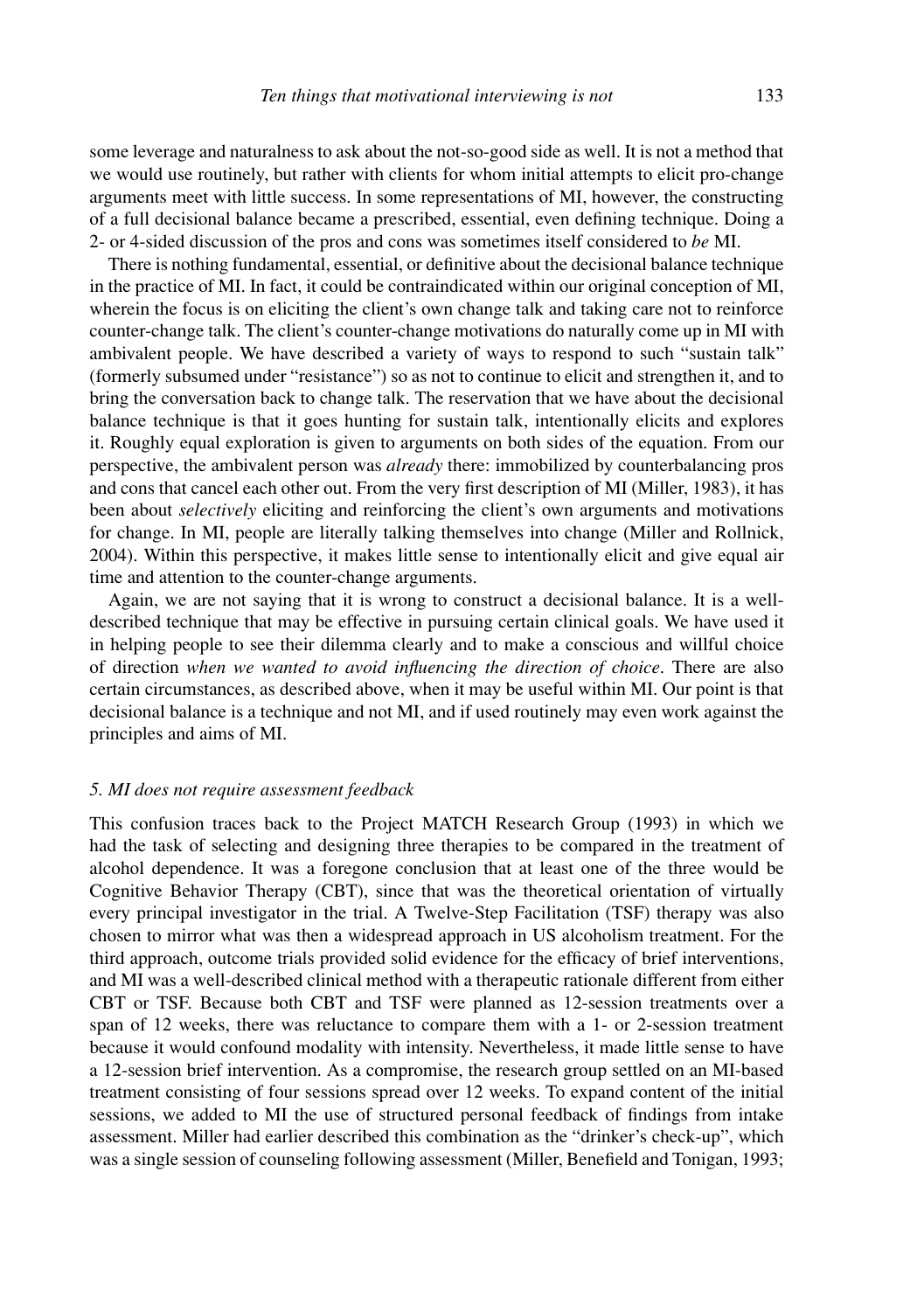Miller and Sovereign, 1989). This 4-session Project MATCH intervention was given the name "Motivational Enhancement Therapy" (MET; Miller, Zweben, DiClemente and Rychtarik, 1992).

Feedback from structured assessment can be useful in itself (Agostinelli, Brown and Miller, 1995). Particularly with people who evidence less initial motivation for change ("precontemplation" within the TTM), such feedback can provide topics for discussion in MI, and often uncovers potential reasons for change that had not been evident before. Assessment feedback, however, is not an inherent or essential element in MI, nor does providing such feedback constitute MI. The clinical style of MI can proceed with or without assessment findings and feedback, which are neither necessary nor sufficient for MI. MET is the particular combination of the clinical style of MI with structured assessment feedback.

# *6. MI is not a form of cognitive-behavior therapy*

Miller's predoctoral training at the University of Oregon certainly emphasized cognitivebehavior therapies, though he also learned the client-centered counseling methods of Carl Rogers. More than any of these, he was trained in pragmatic empiricism – to believe the data, to follow findings wherever they might lead. It was precisely unexpected results in treatment studies that led to the doorstep of MI.

The initial description of the clinical method of MI was not derived from a theoretical base. Instead it arose as Norwegian colleagues evoked from Miller some tacit decision rules that he had been using intuitively in clinical practice, implicit principles of which he had not been aware, and that did not correspond particularly well with the cognitive-behavioral approaches he was teaching at the time (Moyers, 2004). Although he made some post-hoc linkages to certain social psychological theories such as cognitive dissonance, reactance, and self-perception theory (Miller, 1983), MI was not the product of rational deduction from such theories. Rather it represented a clinical method, and later a growing body of empirical findings, in need of theoretical explanation.

Cognitive-behavior therapies generally involve providing clients with something that they are presumed to lack. The missing piece might be new coping skills, conceptual education about how behavior is learned, counterconditioning, environmental contingencies, or the restructuring of faulty cognitions toward more adaptive ones. The expertise of CBT providers rests on their knowledge of and technical skill in applying principles of learning. The typically brief course of MI in one or two sessions does not involve teaching new skills, re-educating, counterconditioning, changing the environment, or installing more rational and adaptive beliefs. It is not about installing anything, but rather is about eliciting from people that which is already there. It is not the communication of an expert who assumes that "I have what you need", but rather the facilitative style of a companion whose manner says, "You have what you need, and together we'll find it." Neither is MI fundamentally cognitive therapy, with the clinician correcting erroneous client beliefs. There are substantial emotional bases to MI (Wagner and Ingersoll, 2008), and its conceptual framework, its underlying spirit, is fundamentally humanistic rather than behaviorist.

# *7. MI is not just client-centered counseling*

Is MI, then, merely a reincarnation of Rogerian counseling under another name? Certainly the insights and methods of Carl Rogers are foundational to the practice of MI, and its development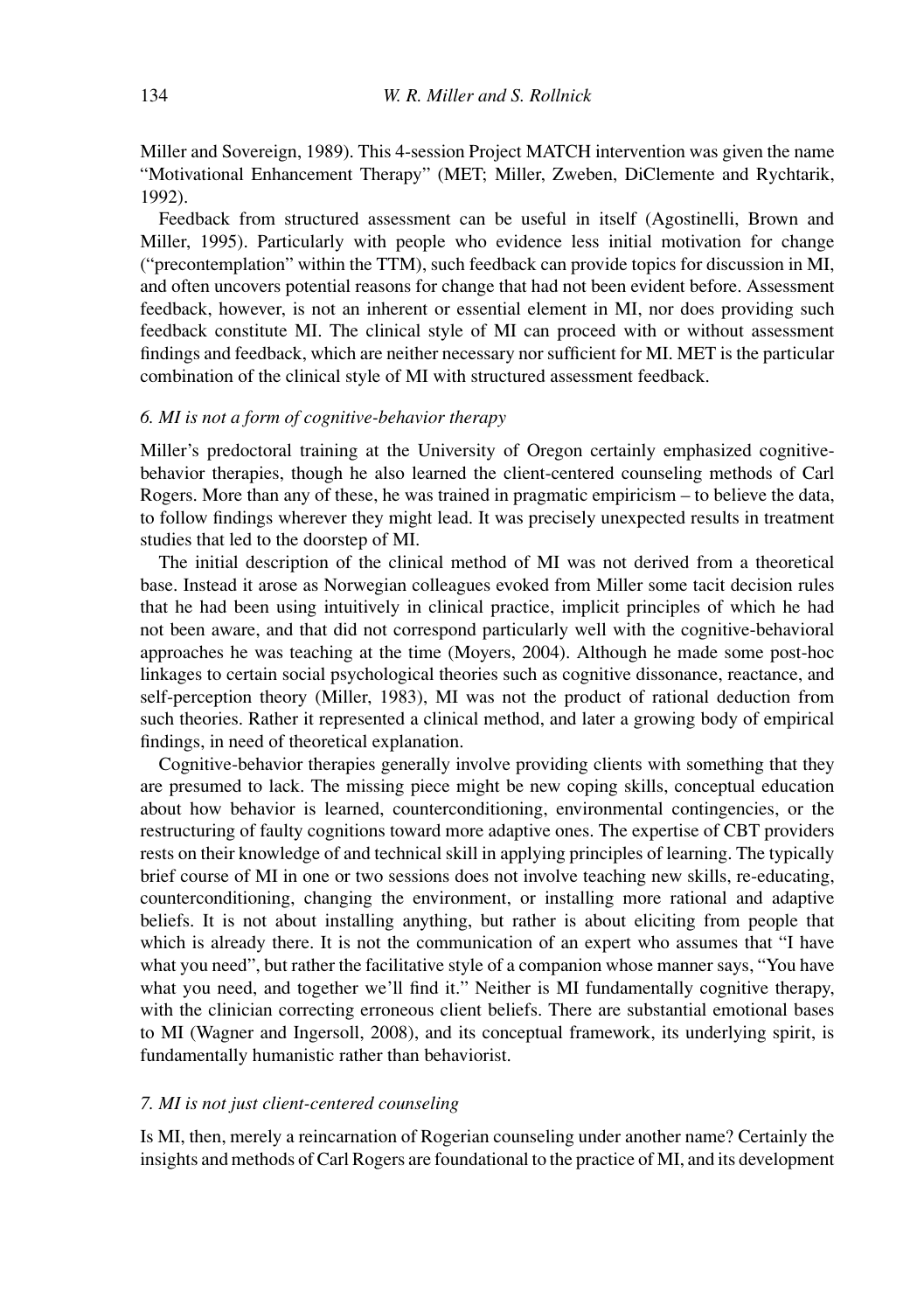has been much advanced through the psychotherapy process and outcome research methods pioneered by Rogers and his students. The "critical conditions for change" outlined by Rogers (1959) are similar to the definitive "spirit of MI" that we have described (Miller and Rollnick, 2002; Rollnick and Miller, 1995). In a way, MI is an evolution of client-centered counseling.

MI departs from traditional conceptions of client-centered counseling, however, in being consciously goal-oriented, in having intentional direction toward change. In MI, the counselor strategically listens for, elicits, and responds selectively to certain forms of speech that are collectively termed "change talk." Over the course of an MI session, the counselor seeks to increase the client's strength of expressed motivation for a target behavior change, and to diminish defenses of the status quo. Such differential reinforcement of particular forms of client speech was anathema to Carl Rogers, although his student Truax (1966) published findings suggesting that this is precisely what Rogers was doing in his own counseling.

A typical result of client-centered counseling is that the client speaks much more than the counselor does, and offers a wide array of material from which the counselor must select what to reflect, what to ask more about, and what to include in summaries. The only common guidance given for this selection process within client-centered counseling was to focus in particular on feelings expressed or present but unspoken. MI offers a clear rationale and guidelines regarding forms of speech that lead to behavior change, and how to evoke and strengthen such client language.

#### *8. MI is not easy*

MI is simple but not easy. This is true of the foundational client-centered skill of accurate empathy (reflective listening), as well as for the broader clinical method of MI. Watch a skillful clinician providing MI, and it looks like a smoothly flowing conversation in which the client happens to become increasingly motivated for change. In actual practice, MI involves quite a complex set of skills that are used flexibly, responding to moment-to-moment changes in what the client says. Learning MI is rather like learning to play a complex sport or a musical instrument. Going to an initial 2-day training can provide a certain head start, but real skill and comfort grow through disciplined practice with feedback and coaching from a knowledgeable guide. We are invited sometimes to teach MI during a 2-hour "workshop" or even during lunch while a pharmaceutical firm provides the pizza. Think of a similar invitation to teach the viola, or tennis, or for that matter psychoanalysis, over lunch! MI is not a trick or a technique that is easily learned and mastered. It involves the conscious and disciplined use of specific communication principles and strategies to evoke the person's own motivations for change. Training research indicates that proficiency in MI is not readily developed through self-study or by attending a workshop, but typically requires practice with feedback and coaching over time (Miller, Yahne, Moyers, Martinez and Pirritano, 2004), which appears to be true more generally of complex evidence-based treatments (Miller, Sorensen, Selzer and Brigham, 2006).

# *9. MI is not what you were already doing*

Given the above, we believe it is difficult for clinicians to find their way naturally and intuitively into this particular therapeutic approach without specific training. "I already do that" seems to be a common comment on initial exposure to MI. "Sure I motivate my patients. Of course I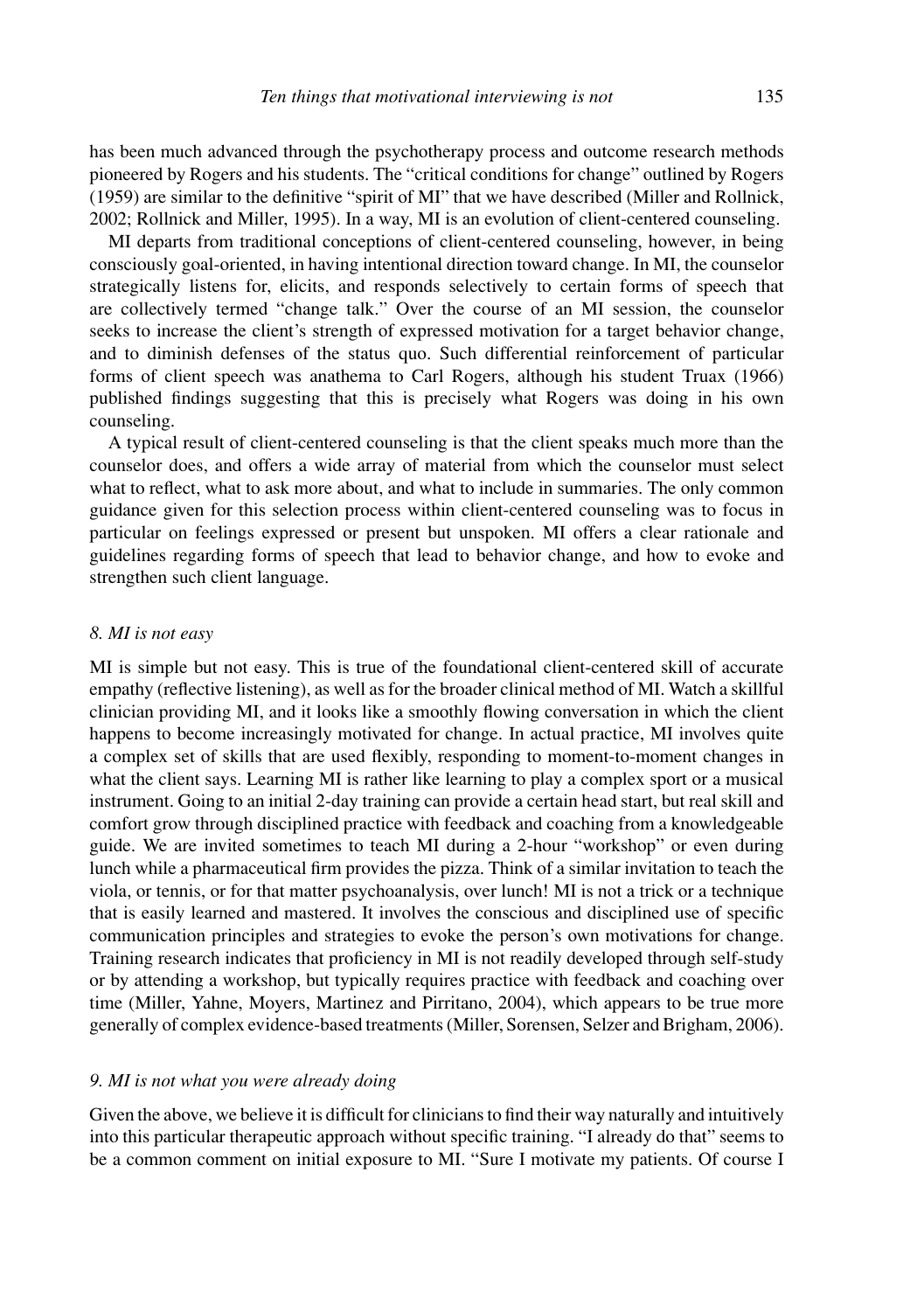listen to them!" We have found, however, near-zero correlations of clinicians' self-perceived competence in reflective listening and in MI with their actual observed proficiency in practice samples (Miller and Mount, 2001; Miller et al., 2004). An early study found that attending a 2-day workshop convinced clinicians that they had learned MI and did not need further training, whereas their practice samples showed insufficient change to make any difference for their clients (Miller and Mount, 2001).

Nevertheless, some clinicians do seem to "recognize" MI when they first encounter it, which suggests some common elements with their intuitive practice. We have described MI as being a refined form of the naturally-occurring communication style of guiding when helping someone to solve a problem (Rollnick et al., 2008). Guiding involves a flexible blend of informing, asking and listening, and skillful clinicians do this in practice, as do good parents and teachers. As such, MI resembles a familiar approach to helping, but in a refined manner that uses reflective listening in guiding the person to resolve ambivalence about behavior change. Learning MI involves retaining clarity of purpose and calmness in the face of often irrational and seemingly contrary motives, and using thoughtful reflective listening statements to facilitate change.

#### *10. MI is not a panacea*

Finally, MI was never meant to be a "school" of psychotherapy or a comprehensive approach to treatment. It is a particular tool for addressing a specific problem: when a person may need to make a behavior or lifestyle change and is reluctant or ambivalent about doing so. Rogers' client-centered counseling *was* developed as a broad theory of and approach to change, and one could center an entire psychotherapy practice around his method. It would make little sense, however, to have a practice that offers *only* MI. It is clearly not intended to address all situations and problems that are presented to a health professional. People who are already ready for change do not need MI, and there is some evidence that it may slow down their progress relative to action-oriented treatment (Project MATCH Research Group, 1997; Rohsenow et al., 2004; Stotts, Schmitz, Rhoades and Grabowski, 2001). Neither would MI itself be used to help people make a life choice for which the clinician has no business tipping the balance one way or the other, precisely because MI was designed to favor resolution of ambivalence in a particular direction. MI can, however, be combined with a variety of other treatment methods, and there is evidence that doing so increases the clinical impact of both (Hettema et al., 2005).

Relatedly, MI is a relatively brief intervention. In order to stretch it to fill four sessions, the Project MATCH group added structured assessment feedback and two follow-up sessions to form MET (Miller et al., 1992). Ordinarily, within the 50-minute hour tradition of psychotherapy, we would not expect MI to fill more than a session or two. If individuals are not moving in the direction of change, it makes no sense to deliver 16 sessions of MI, as if by persistence to wear them down. MI explicitly honors autonomy, people's right and irrevocable ability to decide about their own behavior. In shorter consultations, as in health care, the delivery of MI may occur in briefer periods over time, again with the purpose of exploring and mobilizing the person's own intrinsic motivations for change. We are asked sometimes, "Can you do MI in five minutes?" To us that is like the question, "Can you play the piano for five minutes?" Of course you can. It is a different question whether that "dose" of MI will be a sufficient catalyst for behavior change, but the literature contains a number of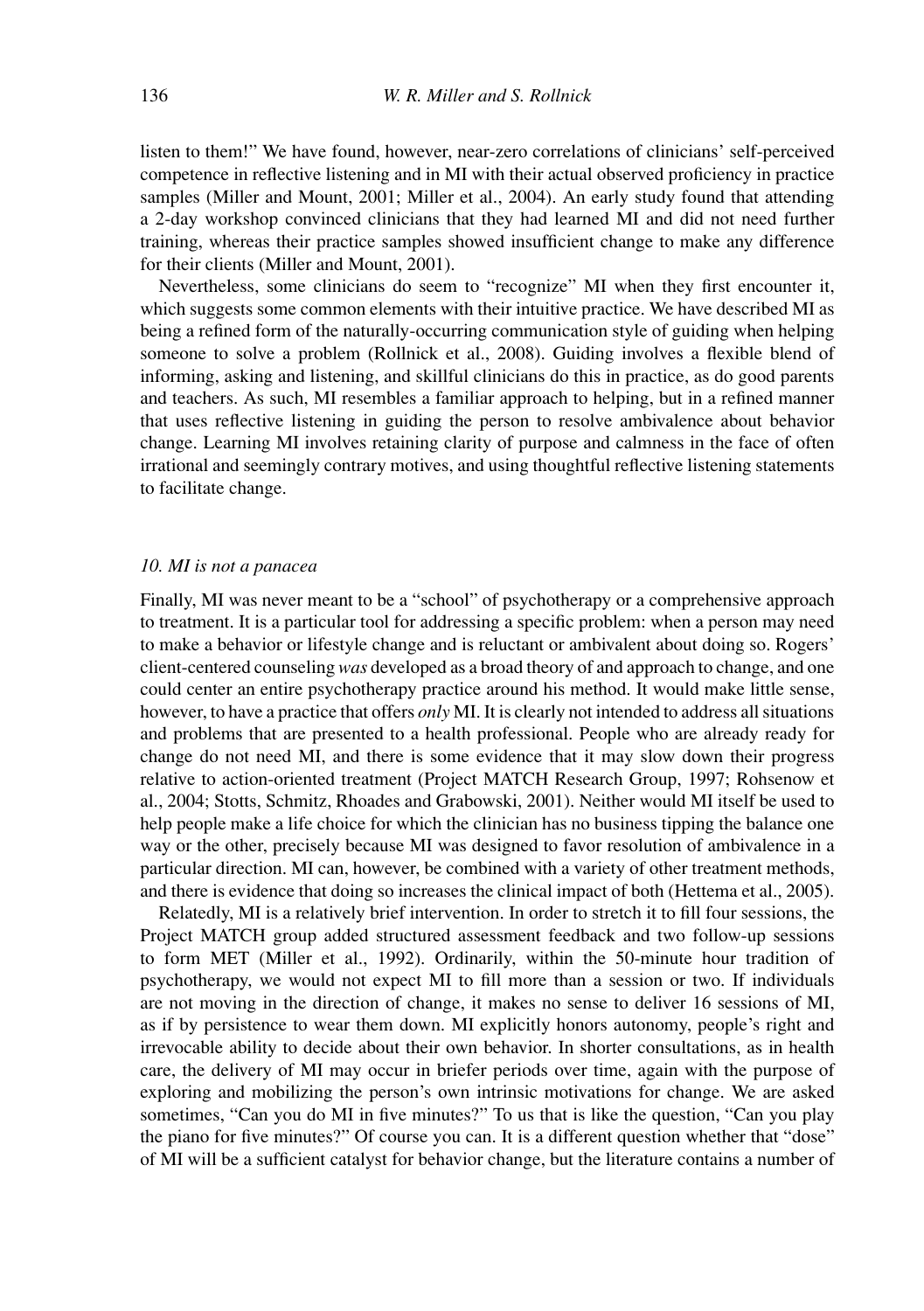positive trials of MI with relatively brief duration (Hettema et al., 2005). At the upper end, as with a piano concert, we expect that  $2-3$  hours of MI is about as much as people will tolerate.

## *So What Is Motivational Interviewing?*

Having differentiated MI from 10 things with which it is sometimes confused, we offer an updated definition of what it is. Motivational interviewing is a collaborative, person-centered form of guiding to elicit and strengthen motivation for change.

#### **Discussion**

To be sure, motivational interviewing is a living, evolving method. In response to both clinical experience and emerging research, the ways in which we think about and describe MI have changed. Relative to our early explications, for example, we now give greater emphasis to the underlying spirit of MI. As a result of Amrhein's psycholinguistic analyses, we have changed the way in which we conceptualize change talk, and differentiate its opposite – sustain talk – from resistance. The ways in which we train clinicians and trainers have changed significantly over the years, and more than 180 published clinical trials have clarified the applications and limitations of MI.

From the beginning, we have intentionally avoided trademarking, copyrighting licensing, restricting, or policing the use of MI. The method is now so widely used that it is beyond anyone's ownership. The Motivational Interviewing Network of Trainers more generally has been inclined toward open sharing of its materials and insights rather than protecting ideas and trade secrets.

This choice comes with a cost. There has been no inherent quality control or accountability in the practice and training of MI. Rapid diffusion incurs the risk of a method becoming diffuse. The understanding of what constitutes MI can change down a chain of communication, much like the children's game of whisper-down-the-line. New understandings find their way into practice and writing, even without realization that they are revisions. Other descriptions and adaptations, including our own, have introduced new terms for closely related practices (Botelho, 2004; Miller et al., 1992; Rollnick, Mason and Butler, 1999; Tober and Raistrick, 2007). All of this can create public and professional confusion regarding a clinical method.

In one sense, it doesn't matter. Brand name therapies come and go, each containing kernels of truth as well as superfluous elements. The science of clinical psychology advances by coming to understand robust as well as subtle principles of change that can be reliably applied in the alleviation of human suffering. Understanding these principles helps us to know what is truly important in therapeutic adherence.

The vagaries of a treatment, however, can also impair scientific understanding. The specific efficacy of a treatment method is more difficult to detect when its delivery is highly variable. This is equally true of "nonspecific" or "common" factors that are hypothesized to have important impact on treatment outcome. MI is a particular treatment method with a rather encouraging base of evidence for efficacy. The variability of outcomes across trials, sites, and therapists argues all the more for being clear about exactly what does and does not constitute this treatment method. There are negative trials in the literature where the "MI" being tested bears little apparent resemblance to the clinical method that we have described (e.g. Kuchipudi, Hobein, Fleckinger and Iber, 1990). In this regard, being clear what is meant when MI is being delivered is important. Professional consensus on the boundaries and competencies of a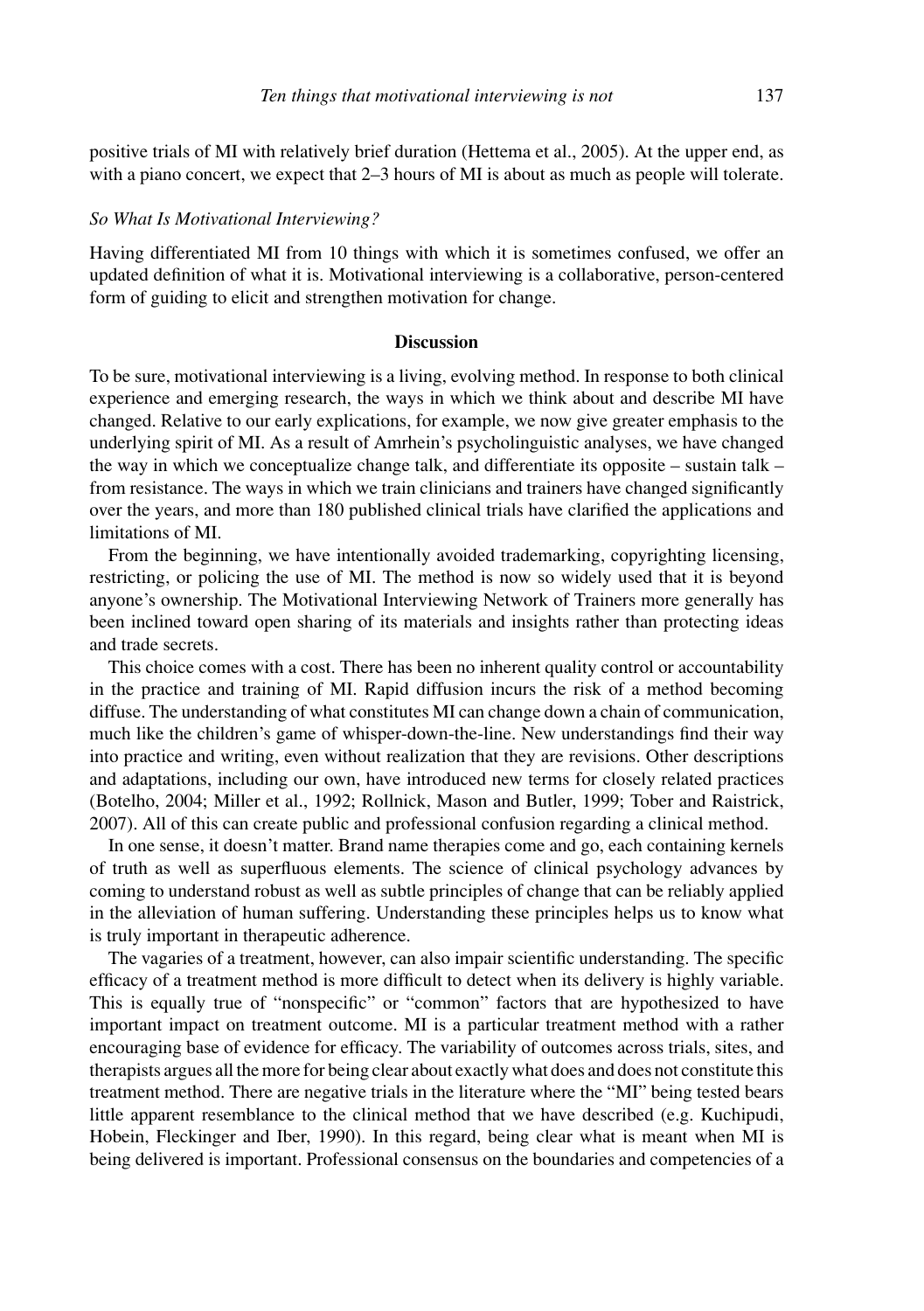specific clinical method can also serve to protect the public when seeking help from a particular evidence-based treatment. In this regard, we hope that our observations will be useful.

#### **References**

- **Agostinelli, G., Brown, J. M. and Miller, W. R.** (1995). Effects of normative feedback on consumption among heavy drinking college students. *Journal of Drug Education, 25*, 31–40.
- **Amrhein, P. C., Miller, W. R., Yahne, C. E., Palmer, M. and Fulcher, L.** (2003). Client commitment language during motivational interviewing predicts drug use outcomes. *Journal of Consulting and Clinical Psychology, 71*, 862–878.
- **Botelho, R.** (2004). *Motivational Practice: promoting healthy habits and self-care of chronic diseases*. Rochester, NY: MHH Publications.
- **DiClemente, C. C. and Velasquez, M. W.** (2002). Motivational Interviewing and the stages of change. In W. R. Miller and S. Rollnick (Eds.), *Motivational Interviewing: preparing people for change.* (2nd ed., pp. 217–250). New York: Guilford Press.
- **Frankl, V. E.** (1963). *Man's Search for Meaning*. Boston: Beacon Press.
- **Gaume, J., Gmel, G. and Daeppen, J.-B.** (2008). Brief alcohol interventions: do counsellors' and patients' communication characteristics predict change? *Alcohol and Alcoholism, 43*, 62–69.
- **Hettema, J., Steele, J. and Miller, W. R.** (2005). Motivational interviewing. *Annual Review of Clinical Psychology, 1*, 91–111.
- **Janis, I. L. and Mann, L.** (1977). *Decision Making: a psychological analysis of conflict, choice and commitment*. New York: Free Press.
- **Kuchipudi, V., Hobein, K., Fleckinger, A. and Iber, F. L.** (1990). Failure of a 2-hour motivational intervention to alter recurrent drinking behavior in alcoholics with gastrointestinal disease. *Journal of Studies on Alcohol, 51*, 356–360.
- **Madson, M. B. and Campbell, T. C. ´** (2006). Measures of fidelity in motivational enhancement: a systematic review. *Journal of Substance Abuse Treatment, 31*, 67–73.
- **Miller, W. R.** (1983). Motivational interviewing with problem drinkers. *Behavioural Psychotherapy, 11*, 147–172.
- **Miller, W. R., Benefield, R. G. and Tonigan, J. S.** (1993). Enhancing motivation for change in problem drinking: a controlled comparison of two therapist styles. *Journal of Consulting and Clinical Psychology, 61*, 455–461.
- **Miller, W. R. and Heather, N.** (Eds.). (1986). *Treating Addictive Behaviors: processes of change*. New York: Plenum Press.
- **Miller, W. R. and Kurtz, E.** (1994). Models of alcoholism used in treatment: contrasting A.A. and other perspectives with which it is often confused. *Journal of Studies on Alcohol, 55*, 159–166.
- **Miller, W. R. and Mount, K. A.** (2001). A small study of training in motivational interviewing: does one workshop change clinician and client behavior? *Behavioural and Cognitive Psychotherapy, 29*, 457–471.
- **Miller, W. R. and Rollnick, S.** (1991). *Motivational Interviewing: preparing people to change addictive behavior*. New York: Guilford Press.
- **Miller, W. R. and Rollnick, S.** (2002). *Motivational Interviewing: preparing people for change* (2nd ed.). New York: Guilford Press.
- **Miller, W. R. and Rollnick, S.** (2004). Talking oneself into change: motivational interviewing, stages of change, and the therapeutic process. *Journal of Cognitive Psychotherapy, 18*, 299–308.
- **Miller, W. R., Sorensen, J. L., Selzer, J. and Brigham, G.** (2006). Disseminating evidence-based practices in substance abuse treatment: a review with suggestions. *Journal of Substance Abuse Treatment, 31*, 25–39.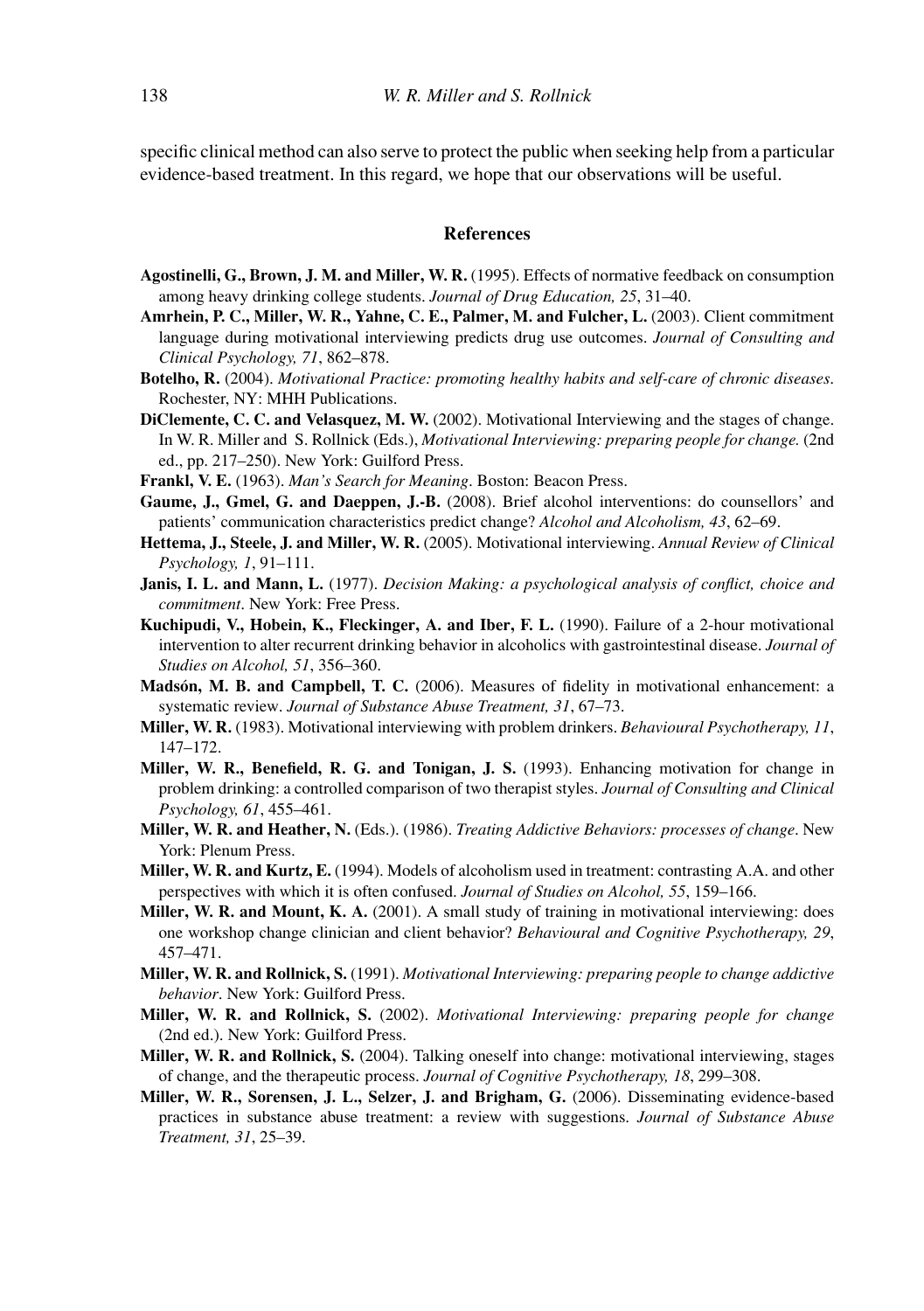- **Miller, W. R. and Sovereign, R. G.** (1989). The check-up: a model for early intervention in addictive behaviors. In T. Løberg, W. R. Miller, P. E. Nathan and G. A. Marlatt (Eds.), *Addictive Behaviors: prevention and early intervention* (pp. 219–231). Amsterdam: Swets and Zeitlinger.
- **Miller, W. R., Villanueva, M., Tonigan, J. S. and Cuzmar, I.** (2007). Are special treatments needed for special populations? *Alcoholism Treatment Quarterly, 25*, 63–78.
- **Miller, W. R., Yahne, C. E., Moyers, T. B., Martinez, J. and Pirritano, M.** (2004). A randomized trial of methods to help clinicians learn motivational interviewing. *Journal of Consulting and Clinical Psychology, 72*, 1050–1062.
- **Miller, W. R., Yahne, C. E. and Tonigan, J. S.** (2003). Motivational interviewing in drug abuse services: a randomized trial. *Journal of Consulting and Clinical Psychology, 71*, 754–763.
- **Miller,W. R., Zweben, A., DiClemente, C. C. and Rychtarik, R. C.**(1992). *Motivational Enhancement Therapy Manual: a clinical research guide for therapists treating individuals with alcohol abuse and dependence* (Vol. Project MATCH Monograph Series, Vol. 2). Rockville, Maryland: National Institute on Alcohol Abuse and Alcoholism.
- **Moyers, T. B.**(2004). History and happenstance: how motivational interviewing got its start. *Behavioural and Cognitive Psychotherapy, 19*, 291–298.
- **Moyers, T. B., Martin, T., Catley, D., Harris, K. J. and Ahluwalia, J. S.**(2003). Assessing the integrity of motivational interventions: reliability of the Motivational Interviewing Skills Code. *Behavioural and Cognitive Psychotherapy, 31*, 177–184.
- **Moyers, T. B., Martin, T., Houck, J. M., Christopher, P. J. and Tonigan, J. S.** (in press). From in-session behaviors to drinking outcomes: a causal chain for motivational interviewing. *Journal of Consulting and Clinical Psychology*.
- **Moyers, T. B., Miller, W. R. and Hendrickson, S. M. L.** (2005). How does motivational interviewing work? Therapist interpersonal skill predicts client involvement within motivational interviewing sessions. *Journal of Consulting and Clinical Psychology, 73*, 590–598.
- **Prochaska, J. O. and DiClemente, C. C.** (1984). *The Transtheoretical Approach: crossing traditional boundaries of therapy*. Homewood, Illinois: Dow/Jones Irwin.
- **Project MATCH Research Group** (1993). Project MATCH: rationale and methods for a multisite clinical trial matching patients to alcoholism treatment. *Alcoholism: Clinical and Experimental Research, 17*, 1130–1145.
- **Project MATCH Research Group** (1997). Project MATCH secondary a priori hypotheses. *Addiction, 92*, 1671–1698.
- **Rogers, C. R.**(1959). A theory of therapy, personality, and interpersonal relationships as developed in the client-centered framework. In S. Koch (Ed.), *Psychology: the study of a science. Vol. 3. Formulations of the Person and the Social Contexts* (pp. 184–256). New York: McGraw-Hill.
- **Rogers, E. M.** (2003). *Diffusion of Innovations* (5th ed.). New York: Free Press.
- **Rohsenow, D. J., Monti, P. M., Martin, R. A., Colby, S. M., Myers, M. G., Gulliver, S. B., Brown, R. A., Mueller, T. I., Gordon, A. and Abrams, D. B.** (2004). Motivational enhancement and coping skills training for cocaine abusers: effects on substance use outcomes. *Addiction, 99*, 862– 874.
- **Rollnick, S., Miller, W. R. and Butler, C. C.** (2008). *Motivational Interviewing in Health Care*. New York: Guilford Press.
- **Rollnick, S., Mason, P. and Butler, C.** (1999). *Health Behavior Change: a guide for practitioners*. Oxford: Churchill Livingstone.
- **Rollnick, S. and Miller, W. R.** (1995). What is motivational interviewing? *Behavioural and Cognitive Psychotherapy, 23*, 325–334.
- **Stotts, A. L., Schmitz, J. M., Rhoades, H. M. and Grabowski, J.** (2001). Motivational interviewing with cocaine-dependent patients: a pilot study. *Journal of Consulting and Clinical Psychology, 69*, 858–862.